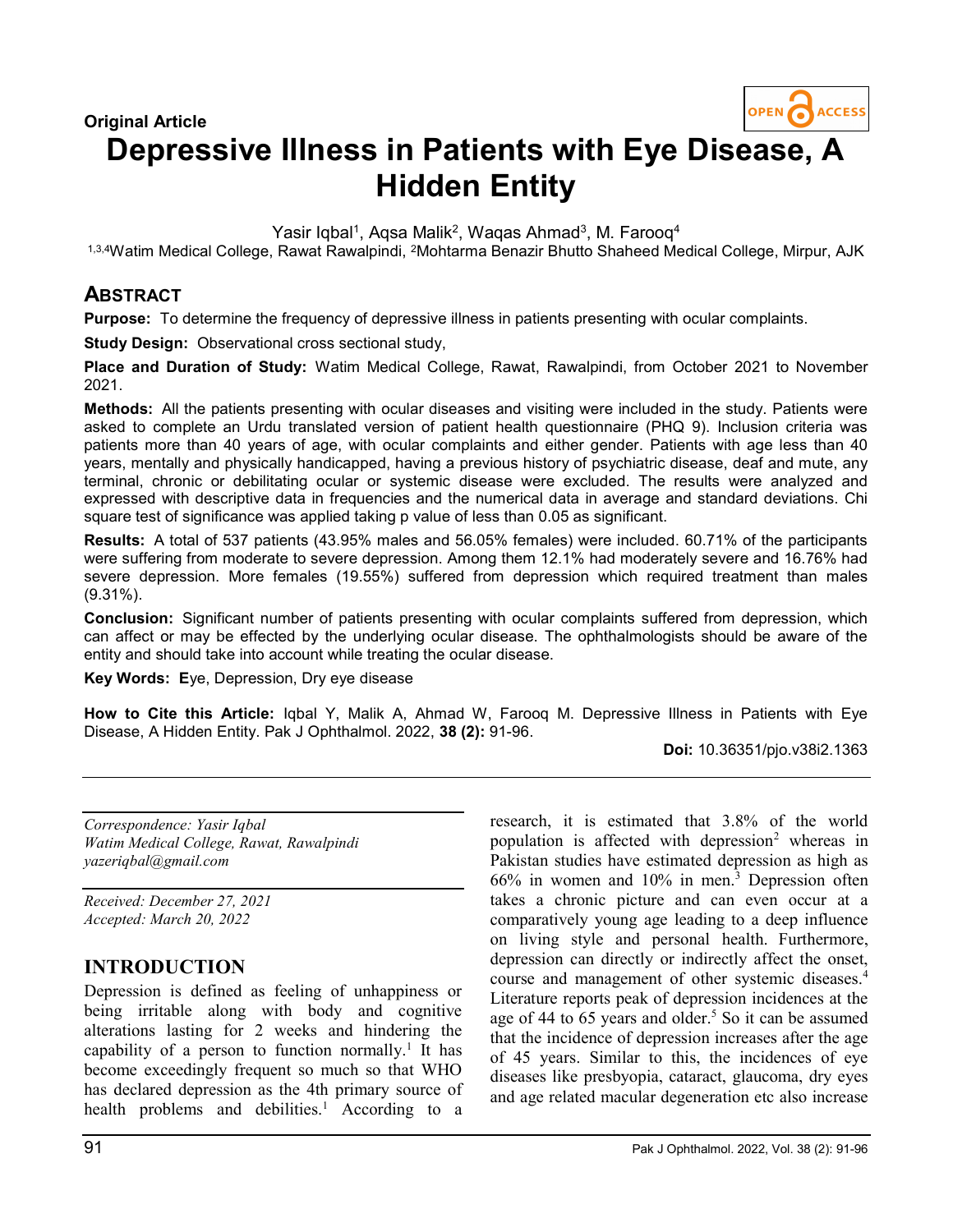after the age of  $45$  years.<sup>6</sup> Therefore it can be hypothesized that depressive illness might be prevalent in patients with ocular diseases and the course of diseases might be affected by it or vice versa.

 During the past many years, psychiatric problems like depression have gained importance in health due to its increasing prevalence and its effects as a morbid and a disabling disease.<sup>7,8</sup> The situation might be alarming for a country like Pakistan in which such behavioral diseases are neither acknowledged nor addressed. In order to fill this gap, we conducted a study to determine prevalence of depression in patients with ocular complaints to determine the magnitude of the problem and to set a road map to determine the association of depression with ocular diseases.

# METHODS

It was an observational cross sectional questionnaire based study conducted in the outdoor department of ophthalmology after approval from the institutional ethical review board. Convenient consecutive sampling method was used to collect the data. Sample size was calculated online using the website https:// www.calculator.net/sample-size-calculator, setting the confidence level at 95% and margin error of 5% and was found to be 385. A written informed consent was obtained from the patients before collecting their data with the assurance that their anonymity will be maintained and the principles of declaration of Helsinki were followed.

 All the patients presenting with ocular symptoms/complains and diseases were included in the study. The inclusion criteria was patients with ocular complains above the age of 40 years and either gender. Patients with age less than 40 years, mentally and physically handicapped, previous history of psychiatric disease, deaf and mute, any terminal, chronic or debilitating ocular or systemic disease were excluded from the study. Those refusing consent, illiterate or not accompanied by attendant for helping/ understanding the language were also excluded from the study.

 At the initiation of the study, the patients were enquired about their gender and marital status and then were asked to complete an Urdu translated version of patient health questionnaire (PHQ 9). $9$  This was later analyzed according to the key provided with PHQ 9. The PHQ-9 is reliable and validated module for detecting and grading depression which can score each of the 9 Diagnostic and Statistical Manual of Mental Disorders. It is a very simple questionnaire in which patient gives answer is yes and no with options of "0" (not at all) to "3" (every day). The scoring of PHQ-9 (Table 1) was done from the key provided with the questionnaire. The scores of 5, 10, 15, and 20 represented mild, moderate, moderately severe, and severe depression, respectively (Table 2).

 After completing the questionnaire, the patients under went complete eye examination including visual acuity assessment after refraction, slit lamp examination with intraocular pressure measurement with applanation tonometer and 90D retinal examination. The diagnosis was made accordingly and documented for later analysis.

Table 1: Patient Health Questionnaire (PHQ-9).

| Over the last 2 weeks, how often have you been bothered by any of the<br>following problems? |                                                                                                                                                                                |          | Several<br>Days | <b>More Than</b><br><b>Half The Days</b> | <b>Nearly</b><br><b>Every Day</b> |
|----------------------------------------------------------------------------------------------|--------------------------------------------------------------------------------------------------------------------------------------------------------------------------------|----------|-----------------|------------------------------------------|-----------------------------------|
|                                                                                              | 1. Little interest or pleasure in doing things                                                                                                                                 |          |                 |                                          |                                   |
|                                                                                              | 2. Feeling down, depressed, or hopeless                                                                                                                                        |          |                 |                                          |                                   |
|                                                                                              | 3. Trouble falling or staying asleep, or sleeping too much                                                                                                                     |          |                 |                                          |                                   |
|                                                                                              | 4. Feeling tired or having little energy                                                                                                                                       |          |                 |                                          |                                   |
|                                                                                              | 5. Poor appetite or overeating                                                                                                                                                 |          |                 |                                          |                                   |
| 6.                                                                                           | Feeling bad about yourself – or that you are a failure or have let yourself or<br>your family down                                                                             |          |                 |                                          |                                   |
|                                                                                              | 7. Trouble concentrating on things, such as reading the newspaper or watching<br>television                                                                                    |          |                 |                                          |                                   |
| 8.                                                                                           | Moving or speaking so slowly that other people could have noticed? Or the<br>opposite – being so fidgety or restless that you have been moving around a lot<br>more than usual | $\Omega$ |                 |                                          |                                   |
| 9.                                                                                           | Thoughts that you would be better off dead or of hurting yourself in some way                                                                                                  | $\theta$ |                 |                                          |                                   |

Adopted from Kroenke K, Spitzer RL, Williams JB. The PHQ-9: Validity of a brief depression severity measure. J Gen Intern Med. 2001; 16 (9): 606-613.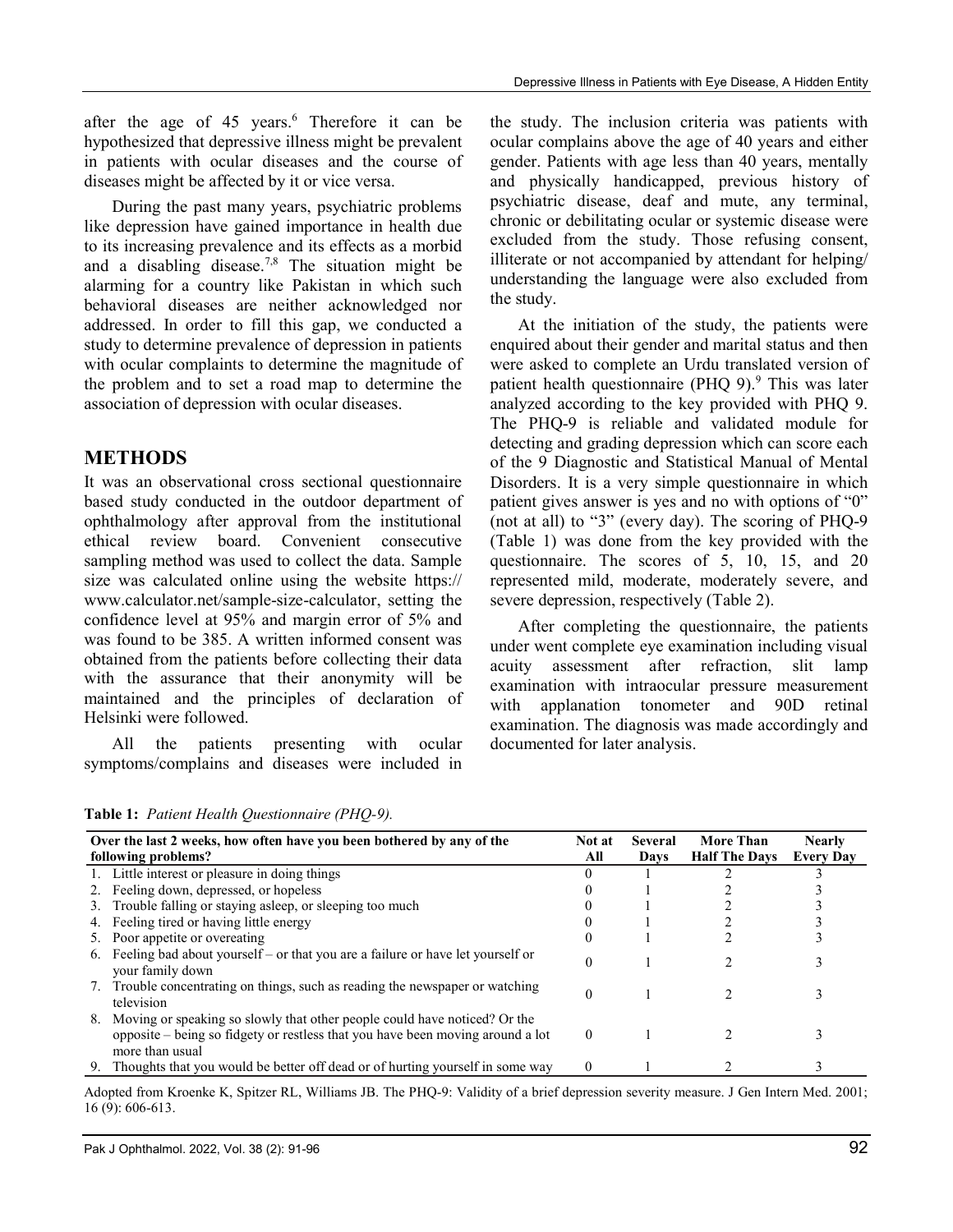| <b>Guide for Interpreting phq-9 Scores</b> |                            |                                                                                                              |  |  |
|--------------------------------------------|----------------------------|--------------------------------------------------------------------------------------------------------------|--|--|
| <b>Score</b>                               | <b>Depression Severity</b> | Action                                                                                                       |  |  |
| $0 - 4$                                    | None-minimal               | Patient may not need depression treatment.                                                                   |  |  |
| $5 - 9$                                    | Mild                       | Use clinical judgment about treatment, based on patient's duration of symptoms and functional<br>impairment. |  |  |
| $10 - 14$                                  | Moderate                   | Use clinical judgment about treatment, based on patient's duration of symptoms and functional<br>impairment. |  |  |
| $15 - 19$                                  | Moderately severe          | Treat using antidepressants, psychotherapy or a combination of treatment.                                    |  |  |
| $20 - 27$                                  | Severe                     | Treat using antidepressants with or without psychotherapy.                                                   |  |  |

Table 2: Guidelines to Interpret PHQ 9 Scores.

(Adopted From Kroenke K, Spitzer Rl, Williams Jb. The Phq-9: Validity Of A Brief Depression Severity Measure. J Gen Intern Med. 2001; 16 (9): 606-613.).

 The results were analyzed using SPSS version 0.8.3 software while expressing descriptive data in frequencies and the numerical data in average and standard deviations. Chi square test of significance was applied while taking p value of less than 0.05 as significant.

### **RESULTS**

A total of 537 patients participated in the study. There were 43.95% males with mean age of  $55 \pm 13.32$  years and 56.05% females with mean age of  $59 \pm 15.22$ years. Among them, 82.3% participants were married, 8.38% were divorced and 7.82% were widow.

 We divided the patients according to the age group I (41 – 50 years), group II (51 to 60 years), group III (61 to 70 years) and group IV (71 and above). It was also found that 22.52% participants who had moderate to severe depression belonged to  $61 - 70$  years age group.

 On evaluating the PHQ 9 questionnaire score according to the key we found that 60.71% of the participants were suffering from moderate to severe depression. Among them 12.1% had moderately severe and 16.76% had severe depression (Table 3). We also found that 19.55% of females suffered from depression requiring treatment (use of antidepressants, psychotherapy or a combination of treatment) whereas this figure was 9.31% in males. When severity of depression was compared to the marital status, it was found that severe depression was present in 12.29% married people, 2.05% in widows and 1.12% in widowers. (Chi square test of significance x2  $(1, n =$  $537$ ) = 36.40. = .000) (Table 4)

 The most common ocular complaints among the participants were blurred vision in 45.43% and headache in 35.93%.Watery and itchy eyes was complained by 13.59% and complete loss of vision by 3.09% (Table 5).

Table 3: Gender Wise distribution of Depression.

|                               | Gender   | Total  |             |
|-------------------------------|----------|--------|-------------|
| <b>Severity of Depression</b> | Male     | Female | $(n = 537)$ |
| None/minimal                  | 20.11\%  | 19.18% | 39.29%      |
| Mild                          | 9.87%    | 9.31%  | 19.18%      |
| Moderate                      | $4.66\%$ | 8.01%  | 12.67%      |
| Moderately severe             | 3.91%    | 8.19%  | $12.1\%$    |
| Severe                        | $5.4\%$  | 11.36% | 16.76%      |

Chi square test of significance  $x^2 (1, n = 537) = 16.87 = 0.002$ 

Table 4: Relationship of Marital Status with Severity of Depression.

| <b>Marital</b> | <b>Severity of Depression</b> |          |          |                             |               |  |
|----------------|-------------------------------|----------|----------|-----------------------------|---------------|--|
| <b>Status</b>  | Non-<br><b>Minimal</b>        | Mild     | Moderate | Moderately<br><b>Severe</b> | <b>Severe</b> |  |
| Married        | 34.08%                        | 16.95%   | 9.87%    | $9.12\%$                    | 12.29%        |  |
| Divorced       | 3.17%                         | $1.12\%$ | $1.12\%$ | 1.68%                       | $1.3\%$       |  |
| Widow          | 2.05%                         | $0.56\%$ | 1.68%    | 1.3%                        | 2.05%         |  |
| Widower        | $\theta$                      | 0.56%    | $_{0}$   |                             | 112%          |  |

 $(n = 537)$  (Chi square test of significance  $x^2$  (1, n = 537) = 36.40. = .000)

Table 5: Presenting Ocular Complaints of the Participants.

|                   | Gender   |          |                   |
|-------------------|----------|----------|-------------------|
|                   | Male     | Female   | Total $(n = 537)$ |
| Blurred vision    | 21.97%   | 23.46%   | 45.43%            |
| Headache          | $17.5\%$ | 18.43%   | 35.93%            |
| Watery/itchy eyes | 8.75%    | 4.84%    | 13.59%            |
| Loss of vision    | 1.86%    | 2.23%    | 3.09%             |
| Red eye           | $0.55\%$ | $0.37\%$ | $0.92\%$          |

#### DISCUSSION

Depression has become a global burden on the health care system (prevalent in  $2.8 - 7.3\%$  of the general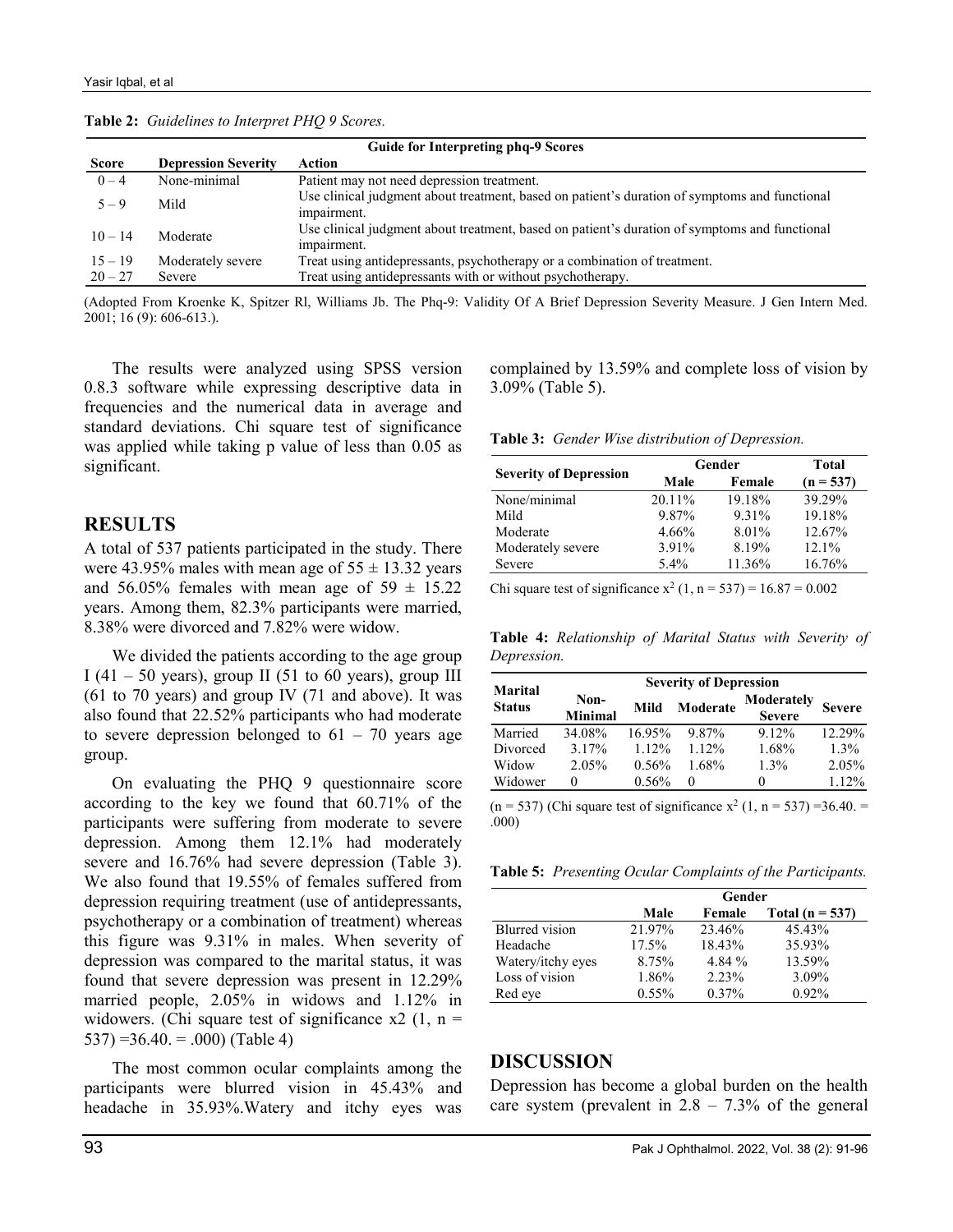population).<sup>10</sup> It has a relatively chronic course and seemingly can occur in any age group. It influences living style of the individual, the general well being of the patient and affects other systemic diseases but is largely undetected by medical practitioners.

 Depressive illness in patients with ocular diseases has been explored by some researchers with different results. They have reported prevalence from 5.4% to 57% in different settings.<sup>11,12</sup> In our study we detected moderate to severe depression in 60.71% of the patients. A similar screening done in Australia on patients attending an eye care service found depression in  $37\%$ .<sup>13</sup> Nollett C et al<sup>14</sup> reported significant depressive symptoms in 43% of patients in the United Kingdom. The findings varied among the studies probably because of the difference in depression measuring tools. There are more than 100 depressionmeasuring tools, most of these being selfadministrable. We used PHQ 9 a validated module for detecting and grading depression which can score each of the 9 Diagnostic and Statistical Manual of Mental Disorders. It suits the ophthalmology practice where primary focus is eye examination in a limited time.<sup>15</sup>

 We found a gender association in the prevalence of depression (19.55% female vs. 9.31% male). This is similar to already reported literature that females tend to suffer more from depression compared to males.<sup>16</sup> Altaf A et al<sup>17</sup> also found that depressed females were more in number than males. Holloway et  $al<sup>13</sup>$  reported the same but Nollett C et  $al<sup>14</sup>$  found no conclusive evidence of linking depression and gender.

 We found most of the elderly patients suffered from depression in accordance to the findings of Minallah  $A^{18}$  Altaf A et al<sup>17</sup> found that higher frequency of depression was found in individual survivors (both widows and widowers) but our findings were on the contrary. We found severe depression in 12.29% married people, 2.05% in widows and 1.12% in widowers whereas Minallah A<sup>18</sup> reported a maximum depression rate (100%) in divorced individuals.

 Depression and visual impairment go side by side. Depression can alter vision and can cause visual alterations like seeing floaters, tunnel vision, altered contrast perception, increased light sensitivity and blurred vision. Similarly, in visually impaired individuals depression is common. In our study, the most common ocular complaint was blurred vision in 45.43% and headache in 35.93%. Nollett C et al<sup>14</sup> found a strong association between vision deterioration and depression and concluded that visual deteriorated individuals were  $2 - 3$  times more prone to develop depression. Similarly, Zheng  $Y^{19}$  reported that depression was in 25% of patients with glaucoma, 24% of age-related macular degeneration and 23% of cataract patients. In the circuitry of vision, Dopamine plays an important role and deeply affects vision. It is responsible for night vision, contrast sensitivity as well as the visual acuity.20,21

 Dry eye disease is associated with numerous factors including female gender, increasing biological age, environmental effects, autoimmune diseases, prolonged contact lens usage and medications (both topical and systemic). The symptoms of dry eyes are burning, watering, itching and foreign body sensation in the eyes and many researchers have found an association between the two diseases. We had 13.59% patients with depression complaining of watery and itchy eyes. Zheng  $Y^{19}$  reported depression in 29% of cases with dry eye disease whereas Al-Dairi W et al<sup>22</sup> reported 42% in his study. In contrast to this Yilmaz et al<sup>23</sup> reported that individuals who suffer from depression are more inclined to develop Dry eye disease. The reason of this strong association might be serotonin. Serotonin receptors are present around the epithelium of the eye which are affected by the pathway of depressive illness or it is vice versa.<sup>24</sup>

 This study is not without limitations. Even though the sample size was large enough, it did not take into account certain variables like socioeconomic background, ethnicity and educational level. Furthermore, the data is based upon a particular part of the city and cannot be applied to the whole population. We also did not take into account patients having a concurrent disease with the primary ocular disease but the strength of the study is that we included patients who were not on any psychiatric or other medication and the patients did not have morbid disease beforehand. Therefore, this study will provide a guide map to find further association of eye diseases and depressive illness.

# **CONCLUSION**

We found that a significant number of patients presenting with ocular complaints suffered from depression. The ophthalmologists should be aware of this entity and should take it into account while treating the ocular diseases.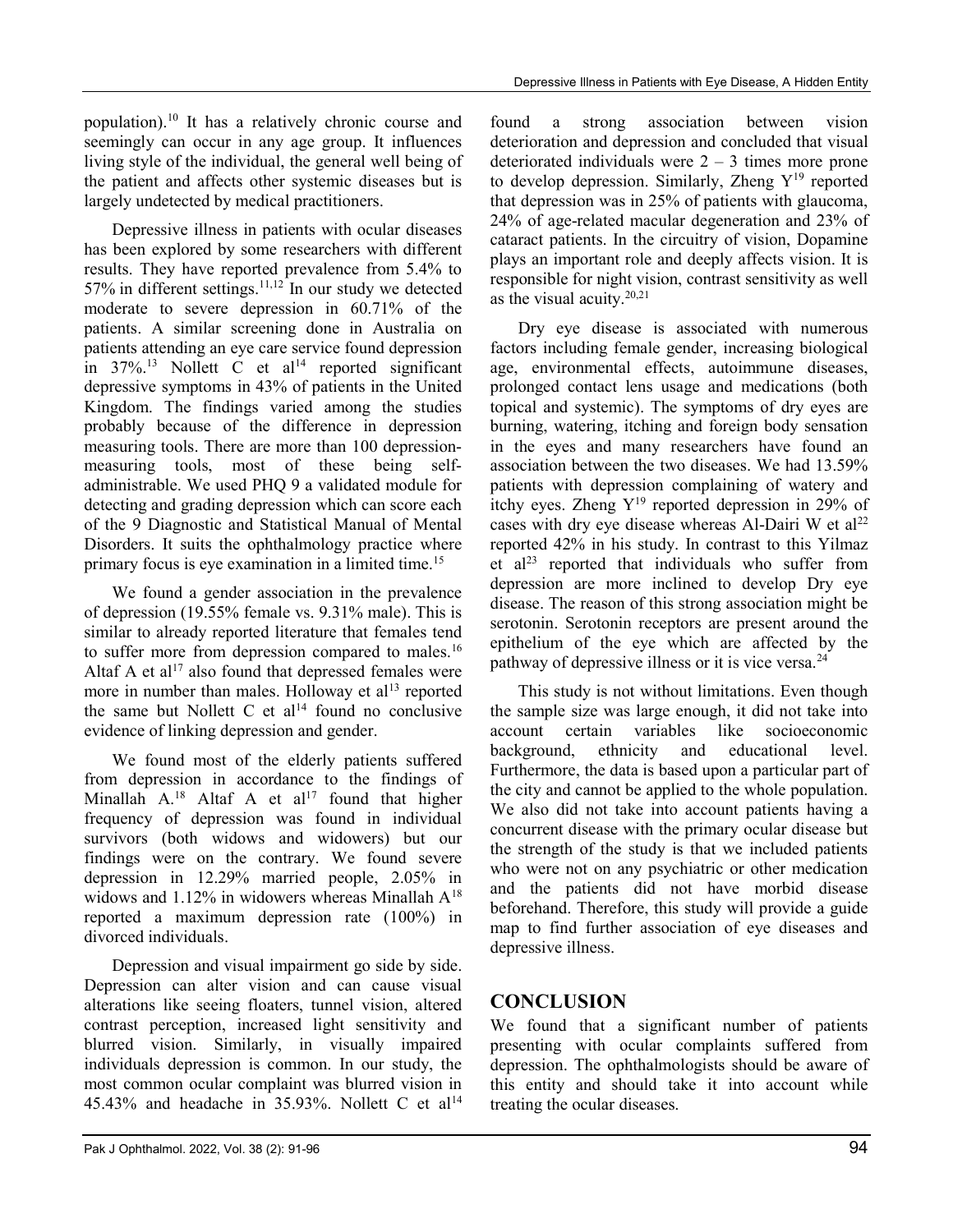### Ethical Approval

The study was approved by the Institutional review board/ Ethical review board (4/ERB/July/2021).

### Conflict of Interest

Authors declared no conflict of interest.

#### **REFERENCES**

- 1. Mukeshimana M, Chironda G. Depression and Associated Factors Among the Patients with Type 2 Diabetes in Rwanda. Ethiop J Health Sci. 2019; 29 (6): 709-718. Doi: 10.4314/ejhs.v29i6.7.
- 2. Global Burden of Disease Study 2019 (GBD 2019) Data Resources. Institute for Health Metrics and Evaluation. http://ghdx.healthdata.org/gbd-2019. Accessed 23rd January 2022.
- 3. Husain N, Creed F, Tomenson B. Depression and social stress in Pakistan. Psychol Med. 2000; 30 (2): 395-402. Doi: 10.1017/s0033291700001707.
- 4. Goh ZS, Griva K. Anxiety and depression in patients with end-stage renal disease: impact and management challenges - a narrative review. Int J Nephrol Renovasc Dis. 2018; 11: 93-102. Doi: 10.2147/IJNRD.S126615.
- 5. Snowdon J. How high is the prevalence of depression in old age? Braz J Psychiatry, 2002; 24: 42-47.
- 6. Xiao Z, Wu W, Zhao Q, Liang X, Luo J, Ding D. Association of Glaucoma and Cataract with Incident Dementia: A 5-Year Follow-Up in the Shanghai Aging Study. J Alzheimers Dis. 2020; 76 (2): 529-537. Doi: 10.3233/JAD-200295.
- 7. Bitar MS, Olson DJ, Li M, Davis RM. The correlation between dry eyes, anxiety and depression: the sicca, anxiety and depression study. Cornea, 2019; 38 (6): 684-689.
- 8. Vu KV, Mitchell P, Dharamdasani Detaram H, Burlutsky G, Liew G, Gopinath B. Prevalence and risk factors for depressive symptoms in patients with neovascular age-related macular degeneration who present for anti-VEGF therapy. Acta Ophthalmologica. 2021; 99 (4): e547-554.
- 9. Urtasun M, Daray FM, Teti GL, Coppolillo F, Herlax G, Saba G, et al. Validation and calibration of the patient health questionnaire (PHQ-9) in Argentina. BMC Psychiatry, 2019; 19 (1): 1-0.
- 10. Lépine JP, Briley M. The increasing burden of depression. Neuropsychiatr Dis Treat. 2011; 7 (Suppl 1): 3-7. Doi: 10.2147/NDT.S19617.
- 11. Van der Aa HP, Comijs HC, Penninx BW, van Rens GH, van Nispen RM. Major depressive and anxiety disorders in visually impaired older adults. Invest Ophthalmol Vis Sci. 2015; 56 (2): 849-854.
- 12. Kong X, Yan M, Sun X, Xiao Z. Anxiety and Depression are More Prevalent in Primary Angle Closure Glaucoma Than in Primary Open-Angle Glaucoma. J Glaucoma, 2015; 24 (5): e57-63. Doi: 10.1097/IJG.0000000000000025.
- 13. Holloway EE, Sturrock BA, Lamoureux EL, Keeffe JE, Rees G. Depression screening among older adults attending low-vision rehabilitation and eye-care services: Characteristics of those who screen positive and client acceptability of screening. Australas J Ageing, 2015; 34 (4): 229-234. Doi: 10.1111/ajag.12159.
- 14. Nollett C, Ryan B, Bray N, Bunce C, Casten R, Edwards RT, et al. Depressive symptoms in people with vision impairment: a cross-sectional study to identify who is most at risk. BMJ Open, 2019; 9 (1): e026163. Doi: 10.1136/bmjopen-2018-026163.
- 15. Lamoureux EL, Tee HW, Pesudovs K, Pallant JF, Keeffe JE, Rees G. Can clinicians use the PHQ-9 to assess depression in people with vision loss? Optom Vis Sci. 2009; 86 (2): 139-145. Doi: 10.1097/OPX.0b013e318194eb47.
- 16. Schoevers RA, Deeg DJ, van Tilburg W, Beekman AT. Depression and generalized anxiety disorder: cooccurrence and longitudinal patterns in elderly patients. Am J Geriatr Psychiatry, 2005; 13 (1): 31-39. Doi: 10.1176/appi.ajgp.13.1.31.
- 17. Altaf A, Khan M, Shah SR, Fatima K, Tunio SA, Hussain M, et al. Sociodemographic pattern of depression in urban settlement of Karachi, Pakistan. J Clin Diag Res. 2015; 9 (6): VC09.
- 18. Minallah A, Azam N, Merani I. Frequency of depression with associated risk factors among elderly in two tertiary care hospitals in Rawalpindi. Pak Armed Forces Med J. 2019; 69 (Suppl 2): 17-21.
- 19. Zheng Y, Wu X, Lin X, Lin H. The Prevalence of Depression and Depressive Symptoms among Eye Disease Patients: A Systematic Review and Metaanalysis. Sci Rep. 2017; 7: 46453. Doi: 10.1038/srep46453.
- 20. Jackson CR, Ruan GX, Aseem F, Abey J, Gamble K, Stanwood G, et al. Retinal dopamine mediates multiple dimensions of light-adapted vision. J Neurosci. 2012; 32 (27): 9359-9368.
- Doi: 10.1523/JNEUROSCI.0711-12.2012. 21. Grace AA. Dysregulation of the dopamine system in
- the pathophysiology of schizophrenia and depression. Nat Rev Neurosci. 2016; 17 (8): 524-532. Doi: 10.1038/nrn.2016.57.
- 22. Al-Dairi W, Al Sowayigh OM, Alkulaib NS, Alsaad A. The Relationship of Dry Eye Disease with Depression in Saudi Arabia: A Cross-Sectional Study. Cureus, 2020; 12 (12): e12160. Doi: 10.7759/cureus.12160.